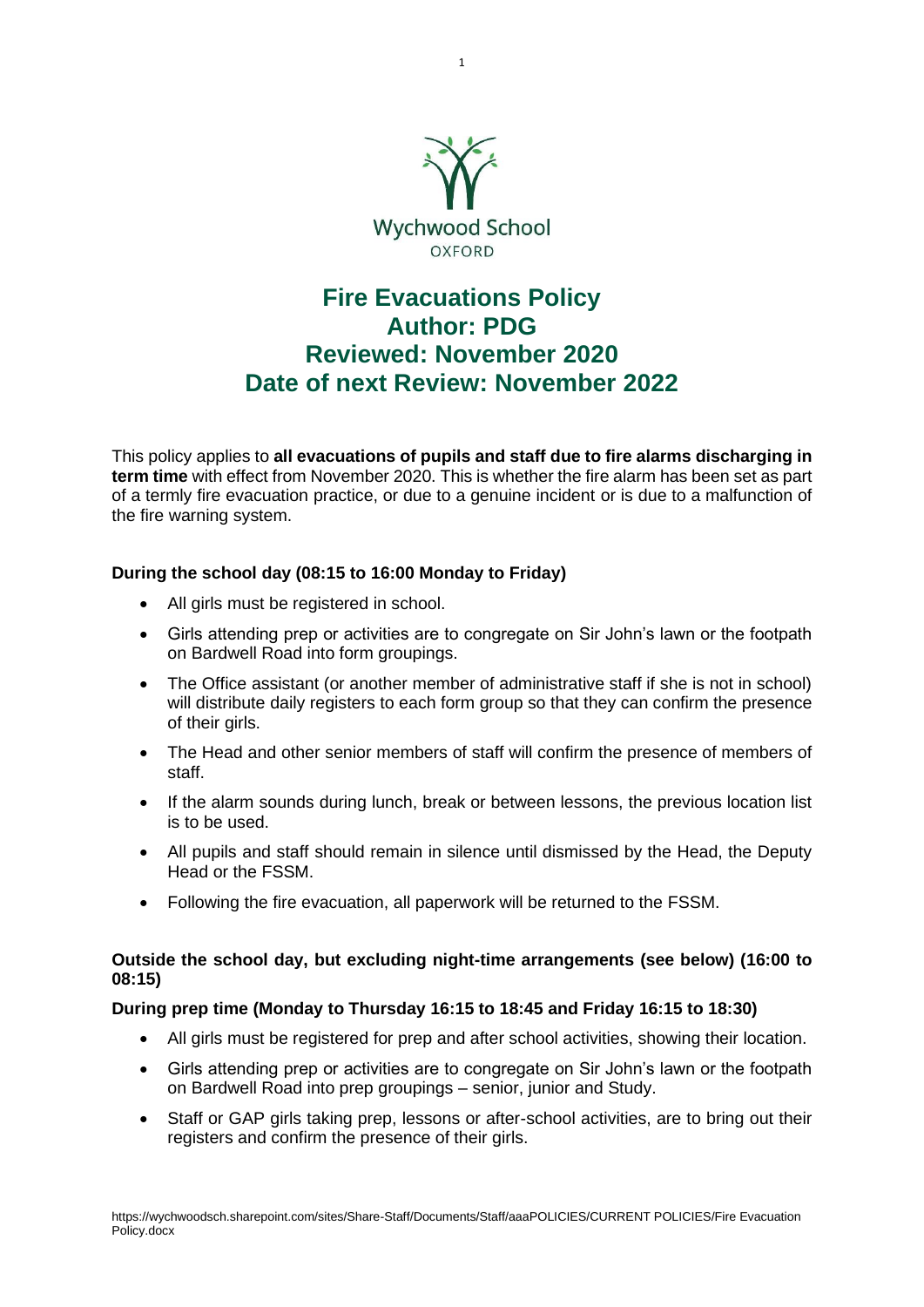- If the alarm sounds during the break between prep/activity, the previous location list is to be used.
- Staff responsible for the lesson, prep or activity are to report immediately to the Library duty staff who will have the prep register and who will collect the absence list and signing out book from the staff room, and the return to their group.
- The staff member taking History prep will bring the junior prep register.
- All pupils and staff should remain in silence until dismissed by the member of duty staff in charge of the Library.
- Following the fire evacuation, all paperwork will be returned to the FSSM.

## **Night-time arrangements (18.45 to 08:15)**

Girls are to congregate on Sir John's lawn or the footpath on Bardwell Road follow evening procedures (above), but the appointed Fire Wardens of both houses girls take the fire list nominal roll.

Sick room is to be checked by resident staff on duty.

NO-ONE is to re-enter a burning building until authorised to do so by the Fire Service or a member of staff.

Bedroom arrangements – the person discovering the fire will operate the nearest fire alarm, break the glass and push the centre button.

- Put on dressing-gown and slippers.
- Ensure that others in the room are awake and aware of the situation.
- Go at once as directed to Sir John's lawn or the footpath on Bardwell Road, by the most direct route and line up in your House group and then in bedroom group.
- Fire doors will automatically close when the alarm sounds, however close all other doors as you exit.
- Heads of bedroom will report to the Fire Warden for their House for checking.

### **Weekend arrangements during term time**

Girls follow evening procedures (above), but appointed Fire Wardens take the fire list nominal roll.

Sick room is to be checked by resident staff on duty.

NO-ONE is to re-enter a burning building until authorised to do so by the Fire Service or a member of staff.

# **Staff and pupils doing extra studies during school holidays**